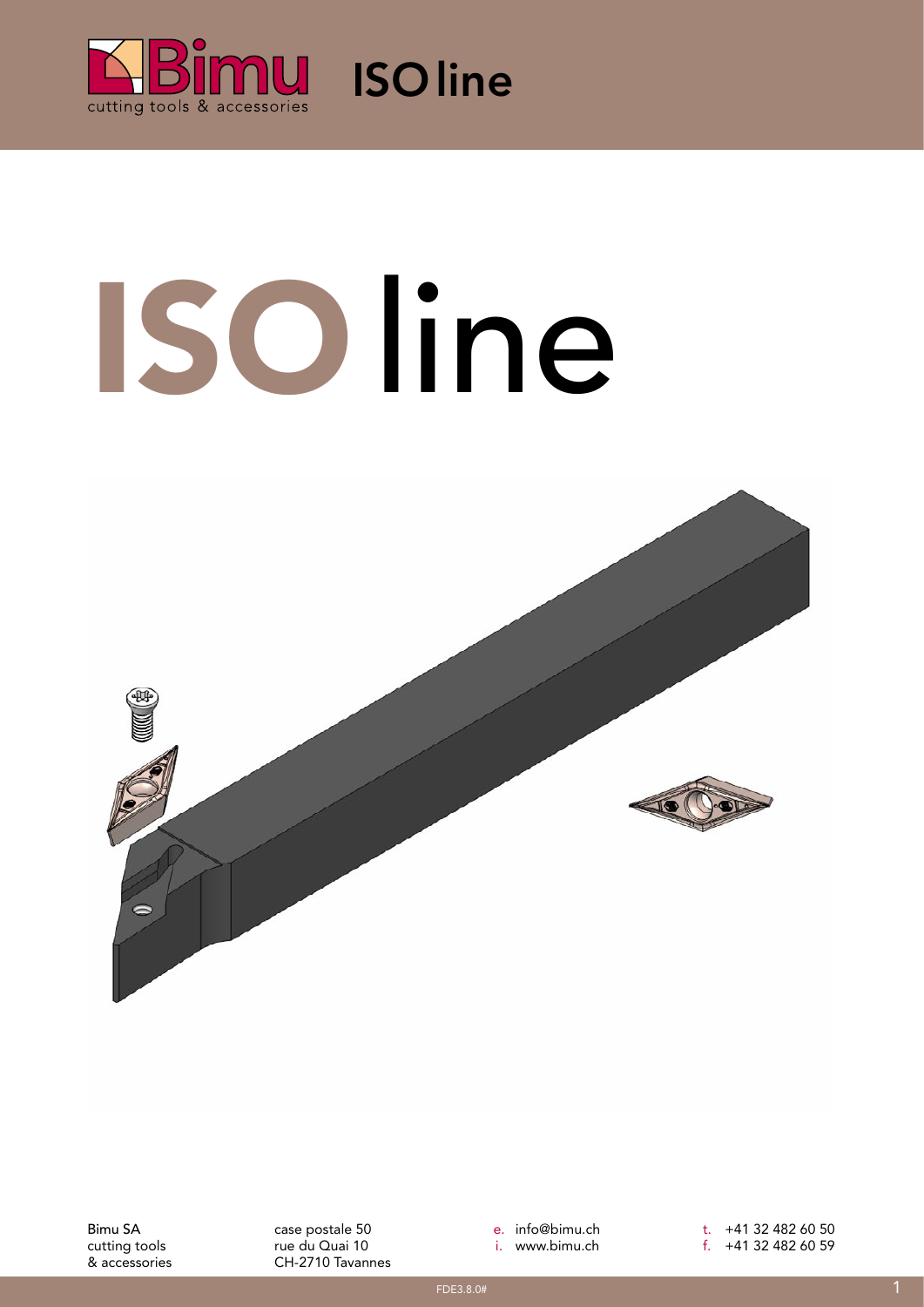

## Coating of inserts Beschichtung der Wendeplatten Revêtement des plaquettes

 $\checkmark$  = Available

 $\checkmark$  = Verfügbar

 $\checkmark$  = Disponible

| Designation<br>Bezeichnung<br>Désignation | Description<br>Beschreibung<br>Description                                                                                                                                                                                                                                                                                                                                                                                                                          |
|-------------------------------------------|---------------------------------------------------------------------------------------------------------------------------------------------------------------------------------------------------------------------------------------------------------------------------------------------------------------------------------------------------------------------------------------------------------------------------------------------------------------------|
| QM2<br>QM <sub>3</sub>                    | <b>TiAIN-based</b><br>• Universal grade for steel, stainless steel and heat-resistant alloys.<br><b>TiAIN-Basis</b><br>· Universalsorte für Stahl, Edelstahl und hitzebeständige Legierungen.<br><b>Base TIAIN</b><br>· Qualité universelle pour l'acier, l'acier inoxydable et les alliages résistants à la<br>chaleur.                                                                                                                                            |
| <b>BI30</b>                               | AlTiN-based + Micro finish<br>• Very sharp cutting edges.<br>• Very smooth surface finish, ideal for non-ferrous materials.<br>AlTiN-Basis + «Micro finish»<br>• Sehr scharfe Schneidkanten.<br>· Sehr glatte Oberfläche, ideal für Nichteisenwerkstoffe.<br>Base AlTiN + «Micro finish»<br>• Arêtes de coupe très vives.<br>· Bon glissement du copeau, idéal pour les matériaux non ferreux.                                                                      |
| <b>BI90</b>                               | AlTiN-based<br>· Universal coating.<br>• Good oxidation resistance.<br>• High heat resistance.<br>• Suitable for steel and stainless steel.<br><b>AlTiN-Basis</b><br>· Universalbeschichtung.<br>· Gute Oxidationsbeständigkeit.<br>· Hohe Hitzebeständigkeit.<br>· Ideal für Stahl und Edelstahl.<br><b>Base AlTiN</b><br>• Revêtement universel.<br>· Bonne résistance à l'oxydation.<br>• Haute résistance à la chaleur<br>· Adapté à l'acier et à l'acier inox. |

case postale 50 rue du Quai 10 CH-2710 Tavannes e. info@bimu.ch

i. www.bimu.ch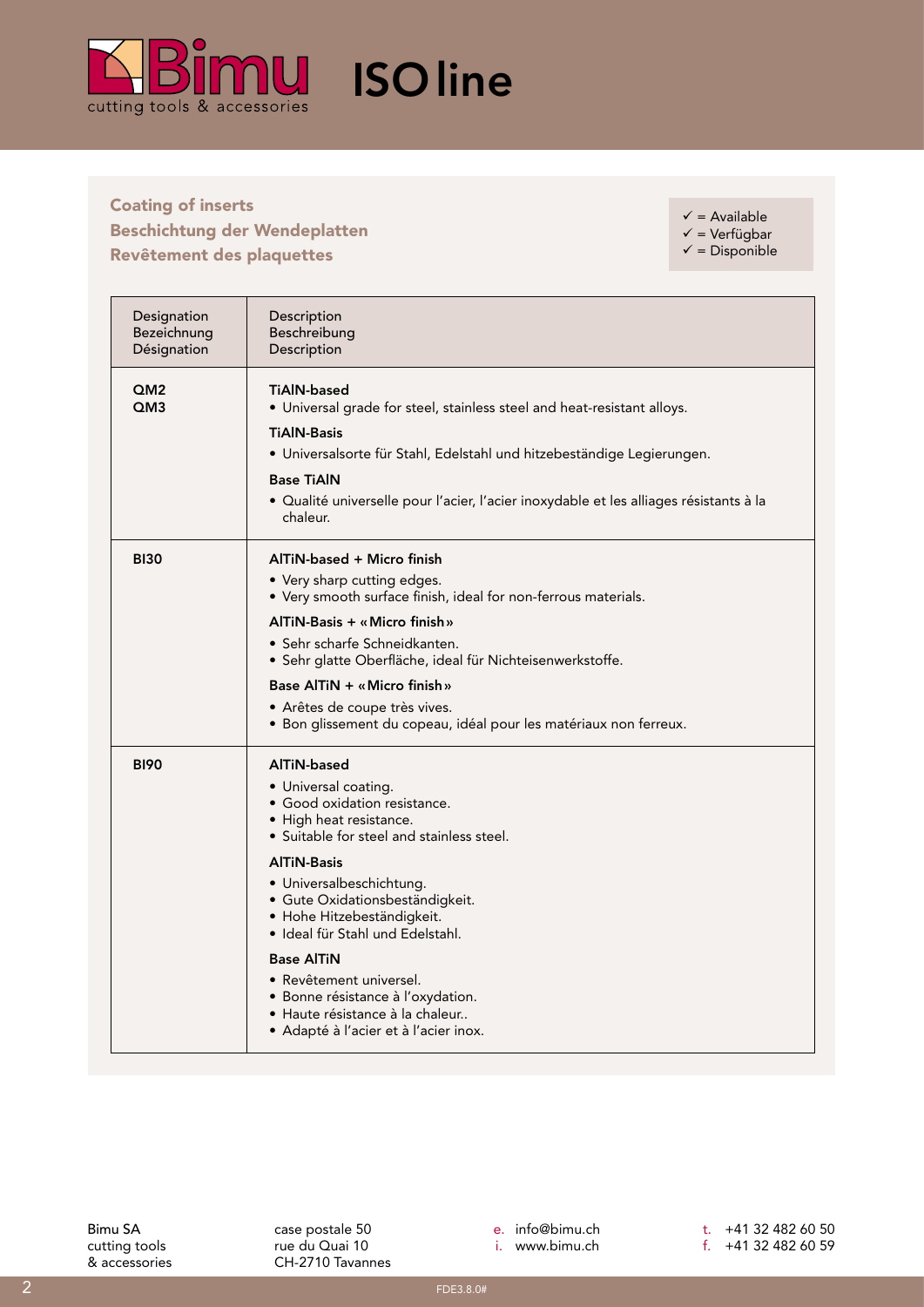

| Designation<br>Bezeichnung<br>Désignation | Description<br>Beschreibung<br>Description                                                                                                                                                                                                                           |
|-------------------------------------------|----------------------------------------------------------------------------------------------------------------------------------------------------------------------------------------------------------------------------------------------------------------------|
| <b>BI71</b>                               | AlCrN-based<br>· Ultra-thin layer.<br>• Very smooth surface finish.<br>• High heat resistance.<br>• High wear resistance.<br><b>AlCrN-Basis</b><br>• Ultradünne Schicht.<br>· Sehr glatte Oberfläche.<br>· Hohe Hitzebeständigkeit.<br>· Hohe Verschleissfestigkeit. |
|                                           | <b>Base AICrN</b><br>• Couche ultra fine.<br>· Très bon glissement du copeau.<br>· Haute résistance à la chaleur.<br>· Haute résistance à l'usure.                                                                                                                   |
| <b>BI120</b>                              | AlCrN-based<br>• Optimal for cutting edges subject to heavy wear.<br>• Very high heat resistance.<br>• High coating adhesion.<br><b>AlCrN-Basis</b><br>· Optimal für stark beanspruchte Schneidkanten.<br>· Sehr hohe Hitzebeständigkeit.<br>• Hohe Schichthaftung.  |
|                                           | <b>Base AICrN</b><br>· Optimal pour les arêtes de coupe soumises à une forte usure.<br>• Très haute résistance à la chaleur.<br>· Haute adhérence du revêtement.                                                                                                     |

case postale 50 rue du Quai 10 CH-2710 Tavannes e. info@bimu.ch i. www.bimu.ch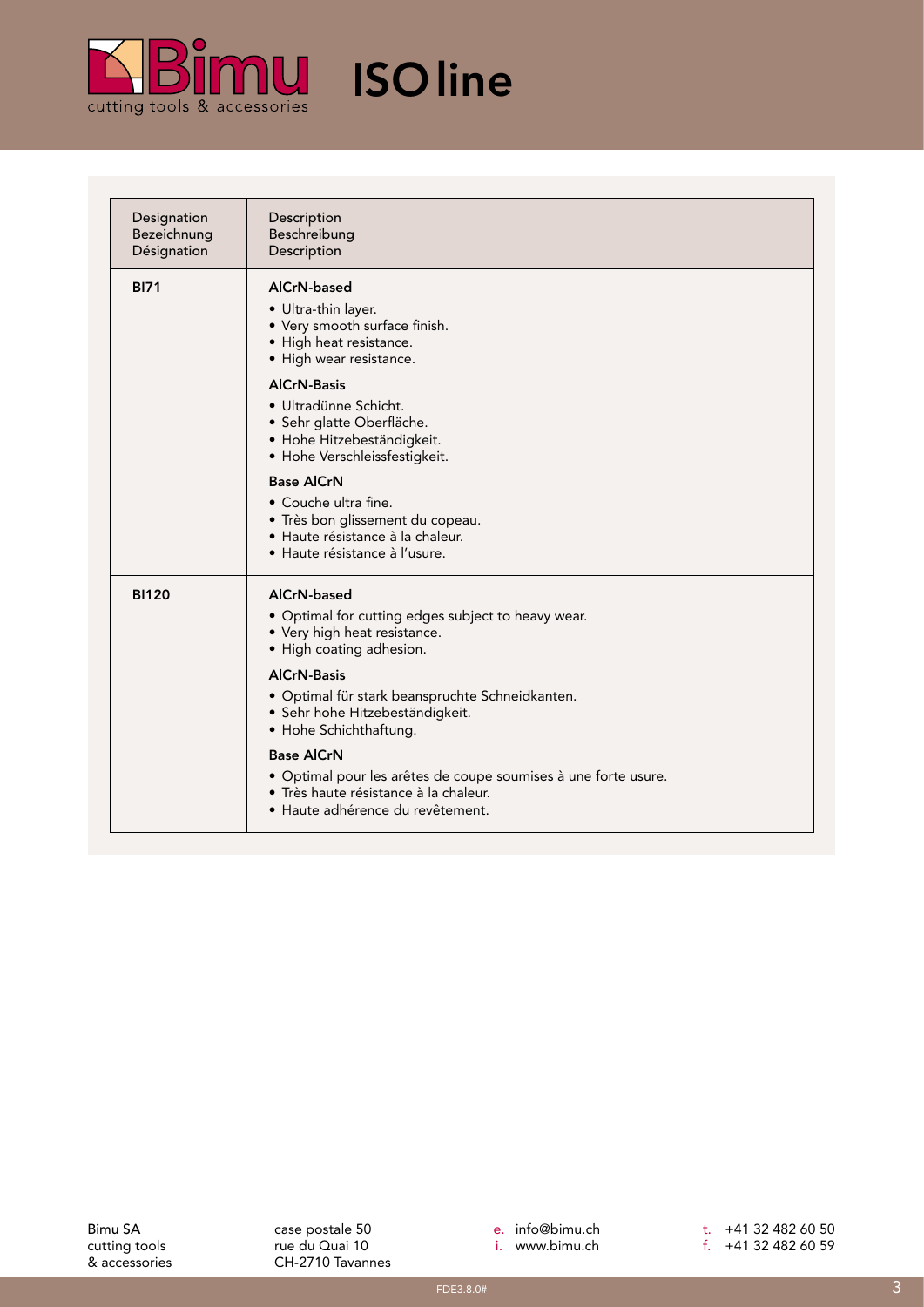

| <b>SCLCR09</b>                  | ISO 95° right tool holder<br>ISO 95° rechter Werkzeughalter<br>Porte-outil ISO 95° à droite |                    | Section C<br>Querschnitt C<br>Section C                                                                                        | Length L<br>Länge L<br>Longueur L | Article nr.<br>Artikel Nr.<br>Nº Article   |
|---------------------------------|---------------------------------------------------------------------------------------------|--------------------|--------------------------------------------------------------------------------------------------------------------------------|-----------------------------------|--------------------------------------------|
|                                 |                                                                                             |                    | $12 \times 12$                                                                                                                 | 125                               | <b>SCLCR 1212 K09</b>                      |
|                                 |                                                                                             | $\circ$            | $16 \times 16$                                                                                                                 | 100                               | <b>SCLCR 1616 H09</b>                      |
|                                 | $\circ$<br>Ŧ<br>$5^{\circ}$<br>L                                                            | $\circ$            | For inserts<br>Für Wendeplatten<br>Pour plaquettes                                                                             | CC.,09T3                          |                                            |
|                                 |                                                                                             |                    |                                                                                                                                |                                   |                                            |
| <b>SDJCR11</b>                  | ISO 93° right tool holder<br>ISO 93° rechter Werkzeughalter<br>Porte-outil ISO 93° à droite |                    | Section C x D<br>Querschnitt C x D<br>Section C x D                                                                            | Length L<br>Länge L<br>Longueur L | Article nr.<br>Artikel Nr.<br>Nº Article   |
|                                 | 曰                                                                                           |                    | $8 \times 12$                                                                                                                  | 125                               | <b>SDJCR 0812 K11</b>                      |
|                                 |                                                                                             | $\circ$            | $10 \times 12$                                                                                                                 | 125                               | <b>SDJCR 1012 K11</b>                      |
|                                 |                                                                                             |                    | $12 \times 12$                                                                                                                 | 125                               | <b>SDJCR 1212 K11</b>                      |
|                                 |                                                                                             | $\hfill \Box$      | $16 \times 16$                                                                                                                 | 100                               | <b>SDJCR 1616 H11</b>                      |
|                                 | o<br>္တို<br>L                                                                              |                    | For inserts<br>Für Wendeplatten<br>Pour plaquettes                                                                             | DC11T3                            |                                            |
|                                 |                                                                                             |                    |                                                                                                                                |                                   |                                            |
| <b>SDJCR07</b>                  | ISO 93° right tool holder<br>ISO 93° rechter Werkzeughalter<br>Porte-outil ISO 93° à droite |                    | Section C<br>Querschnitt C<br>Section C                                                                                        | Length L<br>Länge L<br>Longueur L | Article nr.<br>Artikel Nr.<br>Nº Article   |
|                                 |                                                                                             |                    | $8 \times 8$                                                                                                                   | 125                               | <b>SDJCR 0808 K07</b>                      |
|                                 |                                                                                             | $\circ$            | $10 \times 10$                                                                                                                 | 125                               | <b>SDJCR 1010 K07</b>                      |
|                                 |                                                                                             |                    | $12 \times 12$                                                                                                                 | 125                               | <b>SDJCR 1212 K07</b>                      |
|                                 |                                                                                             | $\circ$            | $16 \times 16$                                                                                                                 | 100                               | <b>SDJCR 1616 H07</b>                      |
|                                 | ္ကို<br>L                                                                                   |                    | For inserts<br>Für Wendeplatten<br>Pour plaquettes                                                                             | DC.,0702                          |                                            |
|                                 |                                                                                             |                    |                                                                                                                                |                                   |                                            |
| <b>SVJCR11</b>                  | ISO 93° right tool holder<br>ISO 93° rechter Werkzeughalter<br>Porte-outil ISO 93° à droite |                    | Section C<br>Querschnitt C<br>Section C                                                                                        | Length L<br>Länge L<br>Longueur L | Article nr.<br>Artikel Nr.<br>Nº Article   |
|                                 | 日                                                                                           |                    | $8 \times 8$                                                                                                                   | 125                               | <b>SVJCR 0808 K11</b>                      |
|                                 |                                                                                             | $\circ$            | $10 \times 10$                                                                                                                 | 125                               | <b>SVJCR 1010 K11</b>                      |
|                                 |                                                                                             |                    | $12 \times 12$                                                                                                                 | 125                               | <b>SVJCR 1212 K11</b>                      |
|                                 |                                                                                             | $\circ$            | $16 \times 16$                                                                                                                 | 100                               | <b>SVJCR 1616 H11</b>                      |
|                                 | ္ကို<br>Г                                                                                   |                    | For inserts<br>Für Wendeplatten<br>Pour plaquettes                                                                             | VC1103                            |                                            |
|                                 |                                                                                             |                    |                                                                                                                                |                                   |                                            |
| <b>SVCR-X11</b>                 | ISO 91° right tool holder<br>ISO 91° rechter Werkzeughalter<br>Porte-outil ISO 91° à droite |                    | Section C<br>Querschnitt C<br>Section C                                                                                        | Length L<br>Länge L<br>Longueur L | Article nr.<br>Artikel Nr.<br>Nº Article   |
|                                 |                                                                                             |                    | $12 \times 12$                                                                                                                 | 125                               | SVCR-1212X-K11                             |
|                                 |                                                                                             | $\overline{\circ}$ | $16 \times 16$                                                                                                                 | 125                               | SVCR-1616X-K11                             |
|                                 | $\mathsf{Sp}^\circ$                                                                         | C                  | For inserts<br>Für Wendeplatten<br>Pour plaquettes                                                                             | VC1103                            |                                            |
|                                 | 9<br>B<br>$\circledcirc$                                                                    |                    | Tool holder used for back turning<br>Werkzeughalter zum Drehen hinter dem Bund<br>Porte-outil utilisé pour le tournage arrière |                                   |                                            |
| <b>Bimu SA</b><br>cutting tools | case postale 50<br>rue du Quai 10                                                           | i.                 | e. info@bimu.ch<br>www.bimu.ch                                                                                                 | f.                                | +41 32 482 60 50<br>t.<br>+41 32 482 60 59 |

4 FDE3.8.0#

CH-2710 Tavannes

& accessories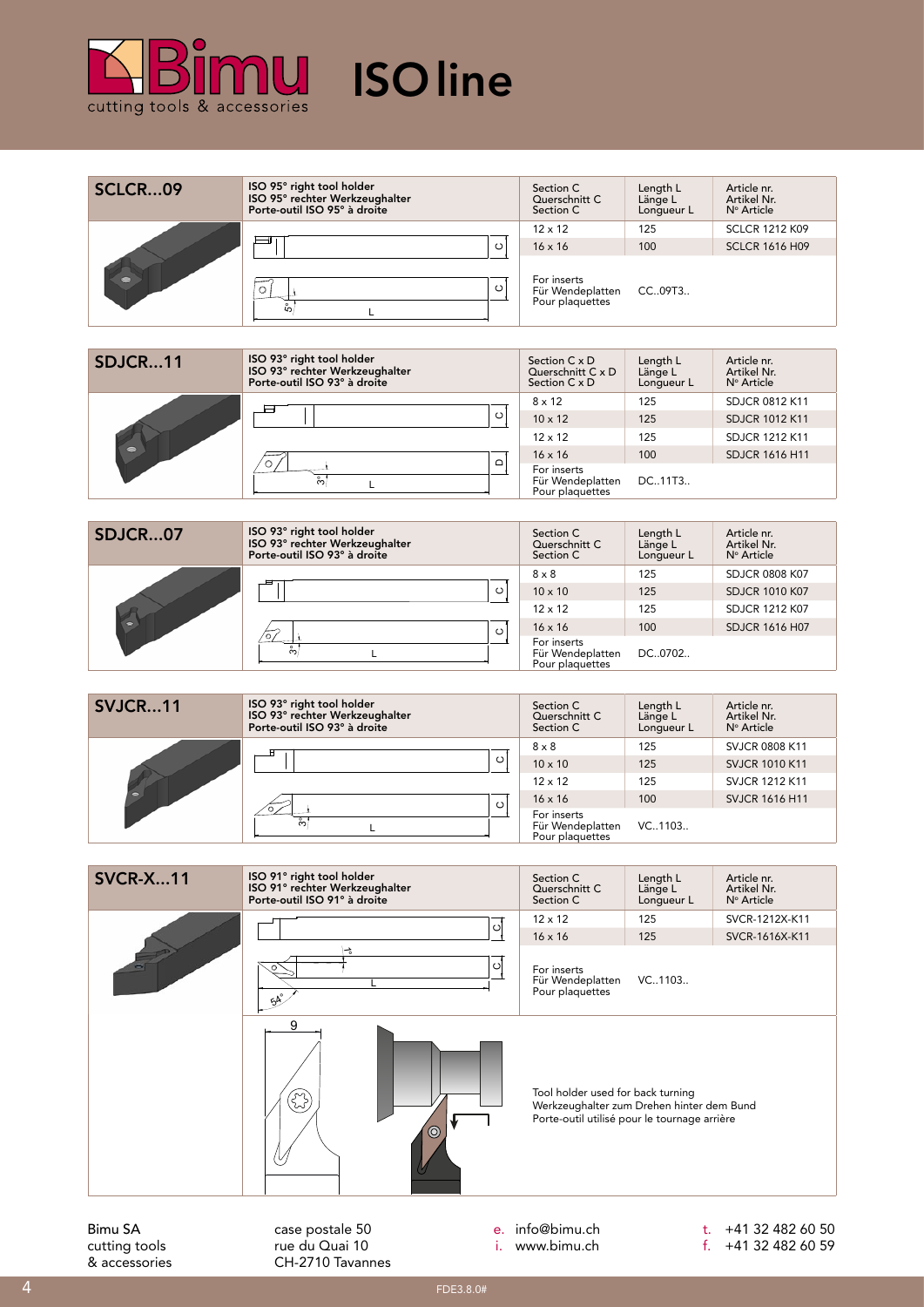

| Tool holders with internal coolant<br>Werkzeughalter mit Innenkühlung<br>Porte-outils avec arrosage intégré                                                                                                                                                           |
|-----------------------------------------------------------------------------------------------------------------------------------------------------------------------------------------------------------------------------------------------------------------------|
| See the «Tool holders with internal coolan» documentation for further information.<br>Siehe die «Werkzeughalter mit Innenkühlung » Dokumentation für weitere Informationen.<br>Voir la documentation « Porte-outils avec arrosage intégré » pour plus d'informations. |

| Turning tool holders for counter-operation<br>Drehwerkzeughalter für Rückseitenbearbeitung<br>Porte-outils de tournage pour contre-opération                                                                                                                           |
|------------------------------------------------------------------------------------------------------------------------------------------------------------------------------------------------------------------------------------------------------------------------|
| See the «Cylindrical turning tool holders» documentation for further information.<br>Siehe die «Zylindrische Drehwerkzeughalter» Dokumentation für weitere Informationen.<br>Voir la documentation « Porte-outils de tournage cylindriques » pour plus d'informations. |

| $001 - 7$ | Screw for tool holders SDJCR07 and SVJCR11<br>Schraube für Werkzeughalter SDJCR07 und SVJCR11<br>Vis pour porte-outils SDJCR07 et SVJCR11 | Article nr.<br>Artikel Nr.<br>N° Article |
|-----------|-------------------------------------------------------------------------------------------------------------------------------------------|------------------------------------------|
| WORK      | $M2.5 \times 7.5$ T08                                                                                                                     | 001-7                                    |

| $100 - 2$ | Screw for tool holders SCLCR09 and SDJCR11<br>Schraube für Werkzeughalter SCLCR09 und SDJCR11<br>Vis pour porte-outils SCLCR09 et SDJCR11 | Article nr.<br>Artikel Nr.<br>N° Article |
|-----------|-------------------------------------------------------------------------------------------------------------------------------------------|------------------------------------------|
|           | M3,5 x 9,0 T15                                                                                                                            | $100 - 2$                                |

| $001 - 1$ | Key Torx 8 for screw 001-2<br>Schlüssel Torx 8 für Schraube 001-2<br>Clé Torx 8 pour vis 001-2 | Article nr.<br>Artikel Nr.<br>N° Article |
|-----------|------------------------------------------------------------------------------------------------|------------------------------------------|
|           | Torx 8                                                                                         | $001-1$                                  |

| 100-1 | Key Torx 15 for screw 100-2<br>Schlüssel Torx 15 für Schraube 100-2<br>Clé Torx 15 pour vis 100-2 | Article nr.<br>Artikel Nr.<br>N° Article |
|-------|---------------------------------------------------------------------------------------------------|------------------------------------------|
|       | Torx 15                                                                                           | $100-1$                                  |

case postale 50 rue du Quai 10 CH-2710 Tavannes e. info@bimu.ch i. www.bimu.ch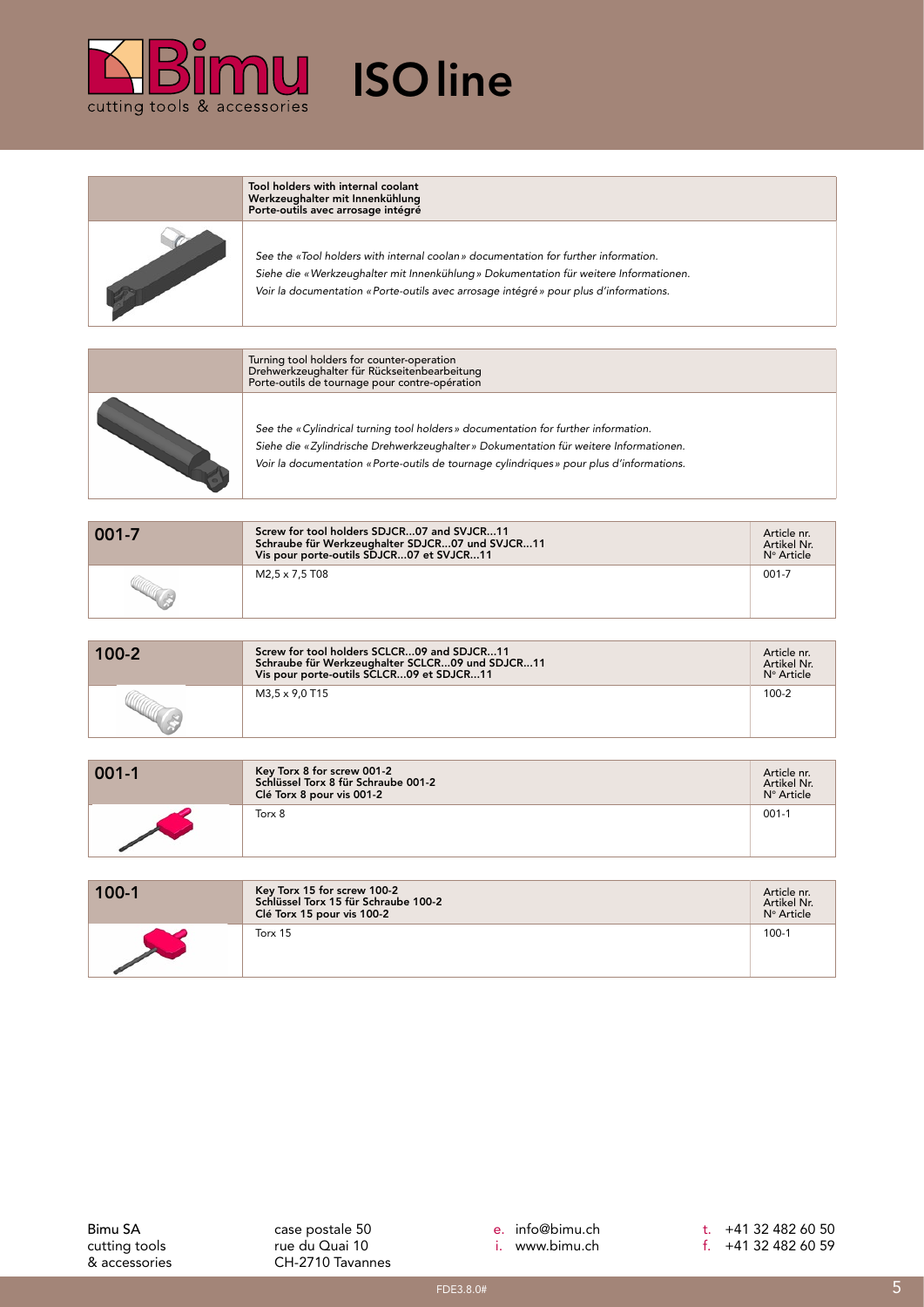

| <b>CCGTFNAZ7</b> | CCGT insert with «FNAZ7 » chip-breaker<br>CCGT Wendeplatte mit «FNAZ7 » Spanbrecher<br>Plaquette CCGT avec brise-copeau «FNAZ7 » |  | $r$ [mm] | Article nr.<br>Artikel Nr.<br>Nº Article | QM <sub>3</sub> |
|------------------|----------------------------------------------------------------------------------------------------------------------------------|--|----------|------------------------------------------|-----------------|
|                  |                                                                                                                                  |  | 0,1      | CCGT 060201M FNAZ7                       |                 |
|                  |                                                                                                                                  |  | 0,03     | CCGT 060202M FNAZ7                       |                 |
|                  |                                                                                                                                  |  | 0,2      | <b>CCGT 060202M FNAZ7</b>                |                 |
|                  |                                                                                                                                  |  | 0,4      | <b>CCGT 060204M FNAZ7</b>                |                 |
|                  |                                                                                                                                  |  | 0,2      | CCGT 09T302M FNAZ7                       |                 |
|                  |                                                                                                                                  |  | 0,4      | CCGT 09T304M FNAZ7                       |                 |

| DCGTFNAZ7 | DCGT insert with «FNAZ7» chip-breaker<br>DCGT Wendeplatte mit «FNAZ7» Spanbrecher<br>Plaquette DCGT avec brise-copeau «FNAZ7» |            | $r$ [mm] | Article nr.<br>Artikel Nr.<br>Nº Article | QM <sub>3</sub> |
|-----------|-------------------------------------------------------------------------------------------------------------------------------|------------|----------|------------------------------------------|-----------------|
|           |                                                                                                                               |            | 0,03     | DCGT 070200M FNAZ7                       | $\checkmark$    |
|           |                                                                                                                               | $55^\circ$ | 0,1      | <b>DCGT 070201M FNAZ7</b>                | $\checkmark$    |
|           |                                                                                                                               |            | 0,2      | DCGT 070202M FNAZ7                       | $\checkmark$    |
|           |                                                                                                                               |            | 0,03     | DCGT 11T300M FNAZ7                       | $\checkmark$    |
|           |                                                                                                                               |            | 0,1      | DCGT 11T301M FNAZ7                       | $\checkmark$    |
|           |                                                                                                                               |            | 0,2      | DCGT 11T302M FNAZ7                       | $\checkmark$    |
|           |                                                                                                                               |            | 0,4      | DCGT 11T304M FNAZ7                       | $\checkmark$    |
|           |                                                                                                                               |            | 0,8      | DCGT 11T308M FNAZ7                       | $\checkmark$    |

| <b>VCGTFNAZ7</b> | VCGT insert with «FNAZ7 » chip-breaker<br>VCGT Wendeplatte mit «FNAZ7 » Spanbrecher<br>Plaquette VCGT avec brise-copeau «FNAZ7 » |            | $r$ [mm] | Article nr.<br>Artikel Nr.<br>Nº Article | QM3          |
|------------------|----------------------------------------------------------------------------------------------------------------------------------|------------|----------|------------------------------------------|--------------|
|                  |                                                                                                                                  | $35^\circ$ | 0,03     | <b>VCGT 110300M FNAZ7</b>                | ✓            |
|                  |                                                                                                                                  |            | 0,1      | <b>VCGT 110301M FNAZ7</b>                |              |
|                  |                                                                                                                                  |            | 0,2      | <b>VCGT 110302M FNAZ7</b>                | ✓            |
|                  |                                                                                                                                  |            | 0,4      | <b>VCGT 110304M FNAZ7</b>                | $\checkmark$ |
|                  |                                                                                                                                  |            |          |                                          |              |

| <b>CCGTMRS</b> | CCGT insert with «MRS» chip-breaker<br>CCGT Wendeplatte mit «MRS» Spanbrecher<br>Plaquette CCGT avec brise-copeau «MRS» |  | $r$ [mm] | Article nr.<br>Artikel Nr.<br>Nº Article | QM3          |
|----------------|-------------------------------------------------------------------------------------------------------------------------|--|----------|------------------------------------------|--------------|
|                |                                                                                                                         |  | 0,1      | CCGT 09T301 MRS                          | ✓            |
|                |                                                                                                                         |  | 0,2      | CCGT 09T302 MRS                          | $\checkmark$ |
|                |                                                                                                                         |  |          |                                          |              |

| <b>DCGTMRS</b> | DCGT insert with « MRS » chip-breaker<br>DCGT Wendeplatte mit « MRS » Spanbrecher<br>Plaquette DCGT avec brise-copeau «MRS» |              | r [mm] | Article nr.<br>Artikel Nr.<br>N° Article | QM3          |
|----------------|-----------------------------------------------------------------------------------------------------------------------------|--------------|--------|------------------------------------------|--------------|
|                |                                                                                                                             | $55^{\circ}$ | 0,1    | <b>DCGT 070201 MRS</b>                   |              |
|                |                                                                                                                             |              | 0,2    | <b>DCGT 070202 MRS</b>                   |              |
|                |                                                                                                                             |              | 0,1    | DCGT 11T301 MRS                          |              |
|                |                                                                                                                             |              | 0,2    | DCGT 11T302 MRS                          | $\checkmark$ |
|                |                                                                                                                             |              | 0,4    | DCGT 11T304 MRS                          | ✓            |
|                |                                                                                                                             |              |        |                                          |              |

Bimu SA cutting tools & accessories case postale 50 rue du Quai 10 CH-2710 Tavannes e. info@bimu.ch i. www.bimu.ch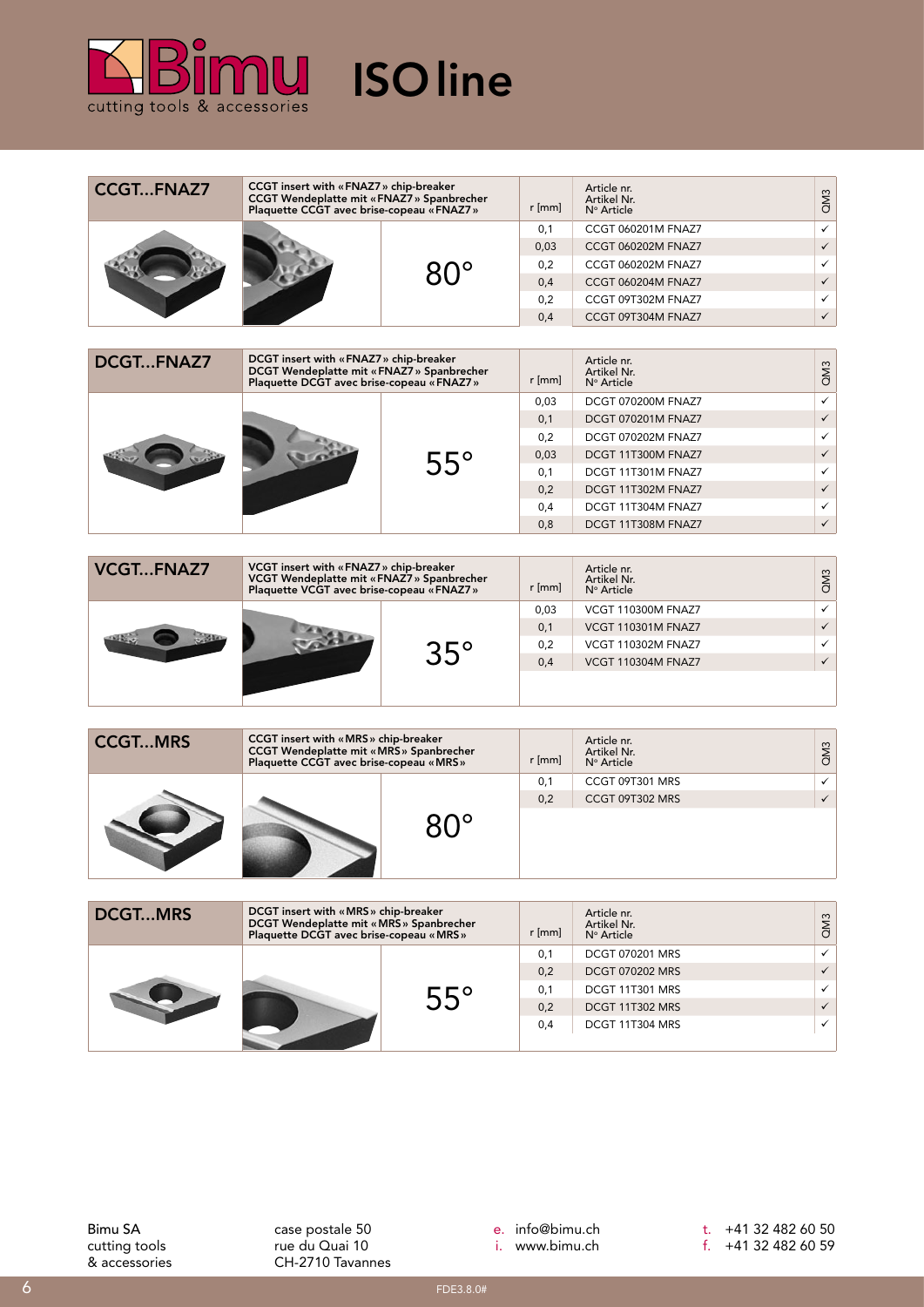

| DCGTBO | DCGT insert with «BO» chip-breaker<br>DCGT Wendeplatte mit « BO » Spanbrecher<br>Plaquette DCGT avec brise-copeau «BO» |              | $r$ [mm] | Article nr.<br>Artikel Nr.<br>Nº Article | QM <sub>2</sub> |
|--------|------------------------------------------------------------------------------------------------------------------------|--------------|----------|------------------------------------------|-----------------|
|        |                                                                                                                        |              | 0,08     | DCGT 0702008 BO                          |                 |
|        |                                                                                                                        |              | 0,15     | DCGT 0702015 BO                          |                 |
|        |                                                                                                                        | $55^{\circ}$ | 0,15     | <b>DCGT 11T3015 BO</b>                   |                 |
|        |                                                                                                                        |              | 0,35     | <b>DCGT 11T3035 BO</b>                   |                 |
|        |                                                                                                                        |              |          |                                          |                 |

| VCGTBO | VCGT insert with «BO» chip-breaker<br>VCGT Wendeplatte mit «BO» Spanbrecher<br>Plaquette VCGT avec brise-copeau «BO» |     | $r$ [mm] | Article nr.<br>Artikel Nr.<br>Nº Article | QM2          |
|--------|----------------------------------------------------------------------------------------------------------------------|-----|----------|------------------------------------------|--------------|
|        |                                                                                                                      |     | 0,08     | VCGT 1103008 BO                          |              |
|        |                                                                                                                      |     | 0,15     | <b>VCGT 1103015 BO</b>                   | $\checkmark$ |
|        |                                                                                                                      | 35° |          |                                          |              |

| <b>DCGTFN-EF</b> | DCGT insert with «FN-EF» chip-breaker<br>DCGT Wendeplatte mit «FN-EF» Spanbrecher<br>Plaquette DCGT avec brise-copeau «FN-EF» |            | $r$ [mm] | Article nr.<br>Artikel Nr.<br>Nº Article | BI90 |
|------------------|-------------------------------------------------------------------------------------------------------------------------------|------------|----------|------------------------------------------|------|
|                  |                                                                                                                               |            | 0,05     | <b>DCGT 11T3005 FN-EF</b>                |      |
|                  |                                                                                                                               |            | 0,1      | DCGT 11T301 FN-EF                        |      |
|                  |                                                                                                                               | $55^\circ$ | 0,2      | DCGT 11T302 FN-EF                        |      |

| <b>VCGTFN-EF</b> | VCGT insert with «FN-EF» chip-breaker<br>VCGT Wendeplatte mit «FN-EF» Spanbrecher<br>Plaquette VCGT avec brise-copeau «FN-EF» |            | $r$ [mm] | Article nr.<br>Artikel Nr.<br>N° Article | <b>BIPO</b> |
|------------------|-------------------------------------------------------------------------------------------------------------------------------|------------|----------|------------------------------------------|-------------|
|                  |                                                                                                                               |            | 0,05     | <b>VCGT 1103005 FN-EF</b>                |             |
|                  |                                                                                                                               |            | 0,1      | <b>VCGT 110301 FN-EF</b>                 |             |
|                  |                                                                                                                               | $35^\circ$ | 0,2      | <b>VCGT 110302 FN-EF</b>                 |             |

| <b>VCGTEN-EF</b> | VCGT insert with «EN-EF» chip-breaker<br>VCGT Wendeplatte mit «EN-EF» Spanbrecher<br>Plaquette VCGT avec brise-copeau « EN-EF » |              | $r$ [mm] | Article nr.<br>Artikel Nr.<br>Nº Article                                          | <b>BIPO</b> |
|------------------|---------------------------------------------------------------------------------------------------------------------------------|--------------|----------|-----------------------------------------------------------------------------------|-------------|
|                  |                                                                                                                                 |              | 0,1      | <b>VCGT 110301 EN-EF</b>                                                          |             |
|                  |                                                                                                                                 |              | 0,2      | <b>VCGT 110302 EN-EF</b>                                                          |             |
|                  |                                                                                                                                 | $35^{\circ}$ |          | Treated cutting edges.<br>Bearbeitete Schneidkanten.<br>Arêtes de coupe traitées. |             |

Bimu SA cutting tools & accessories case postale 50 rue du Quai 10 CH-2710 Tavannes e. info@bimu.ch i. www.bimu.ch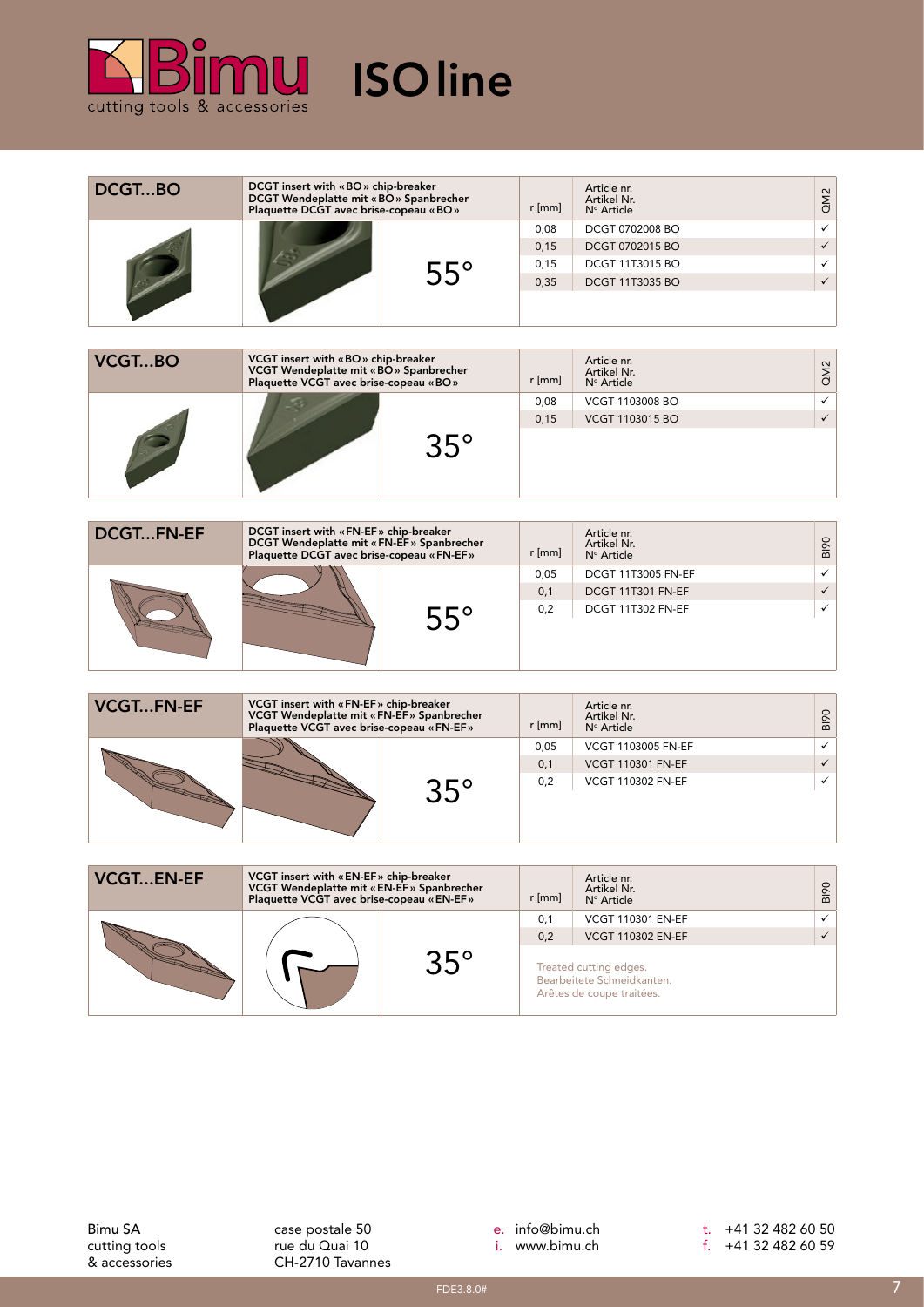

| <b>DCGTBAL</b> | DCGT insert with «BAL» chip-breaker<br>DCGT Wendeplatte mit « BAL » Spanbrecher<br>Plaquette DCGT avec brise-copeau «BAL» |              | $r$ [mm] | Article nr.<br>Artikel Nr.<br>Nº Article | <b>BI30</b>  |
|----------------|---------------------------------------------------------------------------------------------------------------------------|--------------|----------|------------------------------------------|--------------|
|                |                                                                                                                           | $55^{\circ}$ | 0,2      | <b>DCGT 070202BAL</b>                    | $\checkmark$ |
|                |                                                                                                                           |              | 0,4      | DCGT 070204BAL                           | $\checkmark$ |
|                |                                                                                                                           |              | 0,2      | DCGT 11T302BAL                           | ✓            |
|                |                                                                                                                           |              | 0,4      | DCGT 11T304BAL                           | $\checkmark$ |
|                |                                                                                                                           |              |          |                                          |              |

| <b>VCGTBAL</b> | VCGT insert with «BAL» chip-breaker<br>VCGT Wendeplatte mit «BAL» Spanbrecher<br>Plaquette VCGT avec brise-copeau «BAL» |              | $r$ [mm] | Article nr.<br>Artikel Nr.<br>Nº Article | <b>BI30</b> |
|----------------|-------------------------------------------------------------------------------------------------------------------------|--------------|----------|------------------------------------------|-------------|
|                |                                                                                                                         |              | 0,2      | <b>VCGT 110302BAL</b>                    |             |
|                |                                                                                                                         |              | 0,4      | <b>VCGT 110304BAL</b>                    |             |
|                |                                                                                                                         | $35^{\circ}$ |          |                                          |             |

| <b>VCGTFR</b> | <b>VCGT</b> insert<br><b>VCGT Wendeplatte</b><br>Plaquette VCGT |                                                                                           | $r$ [mm] | Article nr.<br>Artikel Nr.<br>Nº Article |                | <b>BI71</b>  | <b>BI120</b> |
|---------------|-----------------------------------------------------------------|-------------------------------------------------------------------------------------------|----------|------------------------------------------|----------------|--------------|--------------|
|               |                                                                 |                                                                                           | 0,00     | VCGT 1103ZZ FR                           | <b>New</b>     | $\checkmark$ |              |
|               |                                                                 |                                                                                           | 0,03     | VCGT 1103003 FR                          | <b>New</b>     |              | $\checkmark$ |
|               | $35^\circ$                                                      |                                                                                           | 0,08     | VCGT 1103008 FR                          | <b>Nouveau</b> |              | ✓            |
|               | $\circ$<br>$\overline{ }$                                       | Tool holder type SVJCR11<br>Werkzeughalter Typ SVJCR11<br>Porte-outil type SVJCR11<br>್ಳೊ |          |                                          | $4^\circ$      |              |              |

case postale 50 rue du Quai 10 CH-2710 Tavannes e. info@bimu.ch i. www.bimu.ch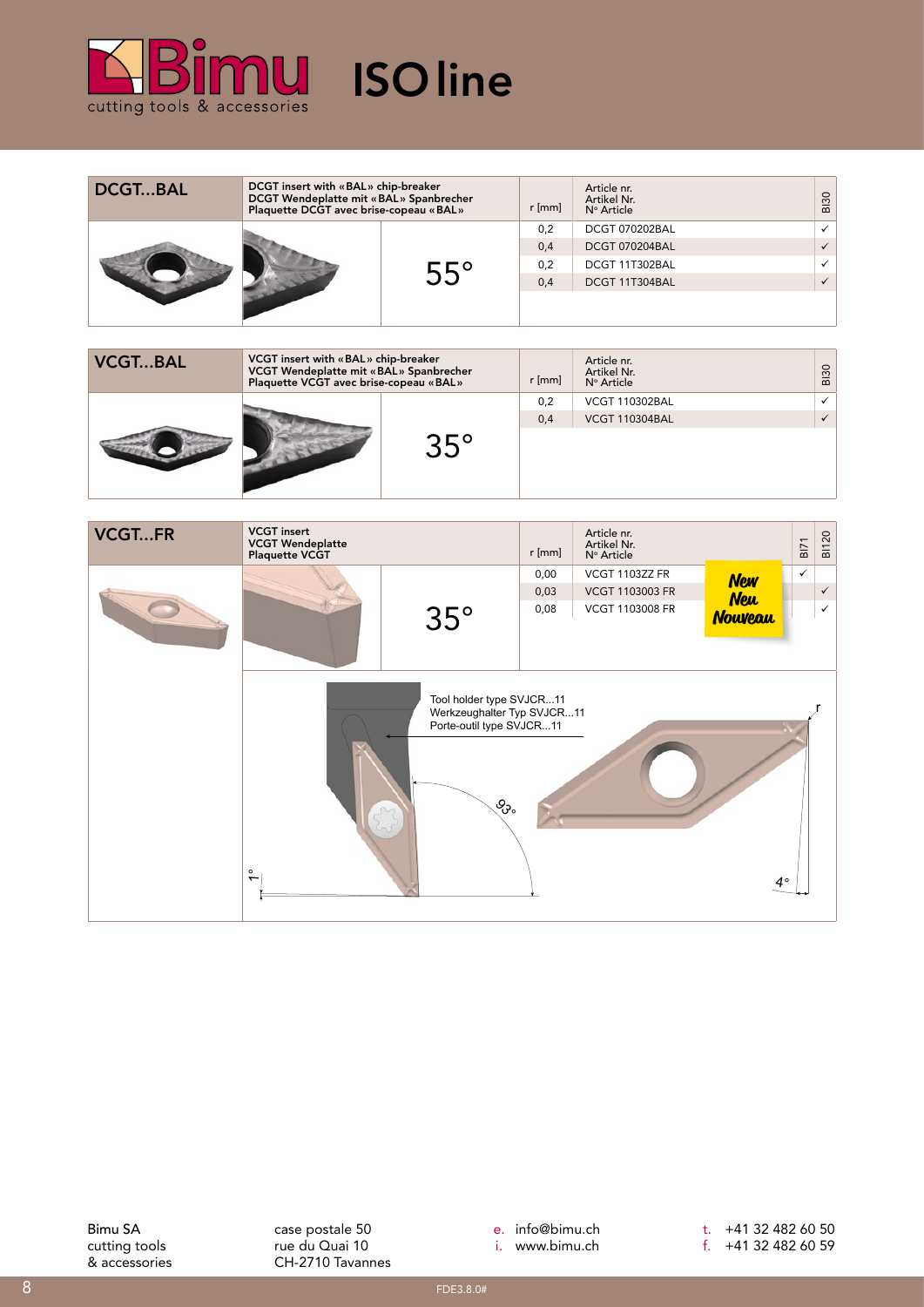

Bimu SA cutting tools & accessories case postale 50 rue du Quai 10 CH-2710 Tavannes e. info@bimu.ch

i. www.bimu.ch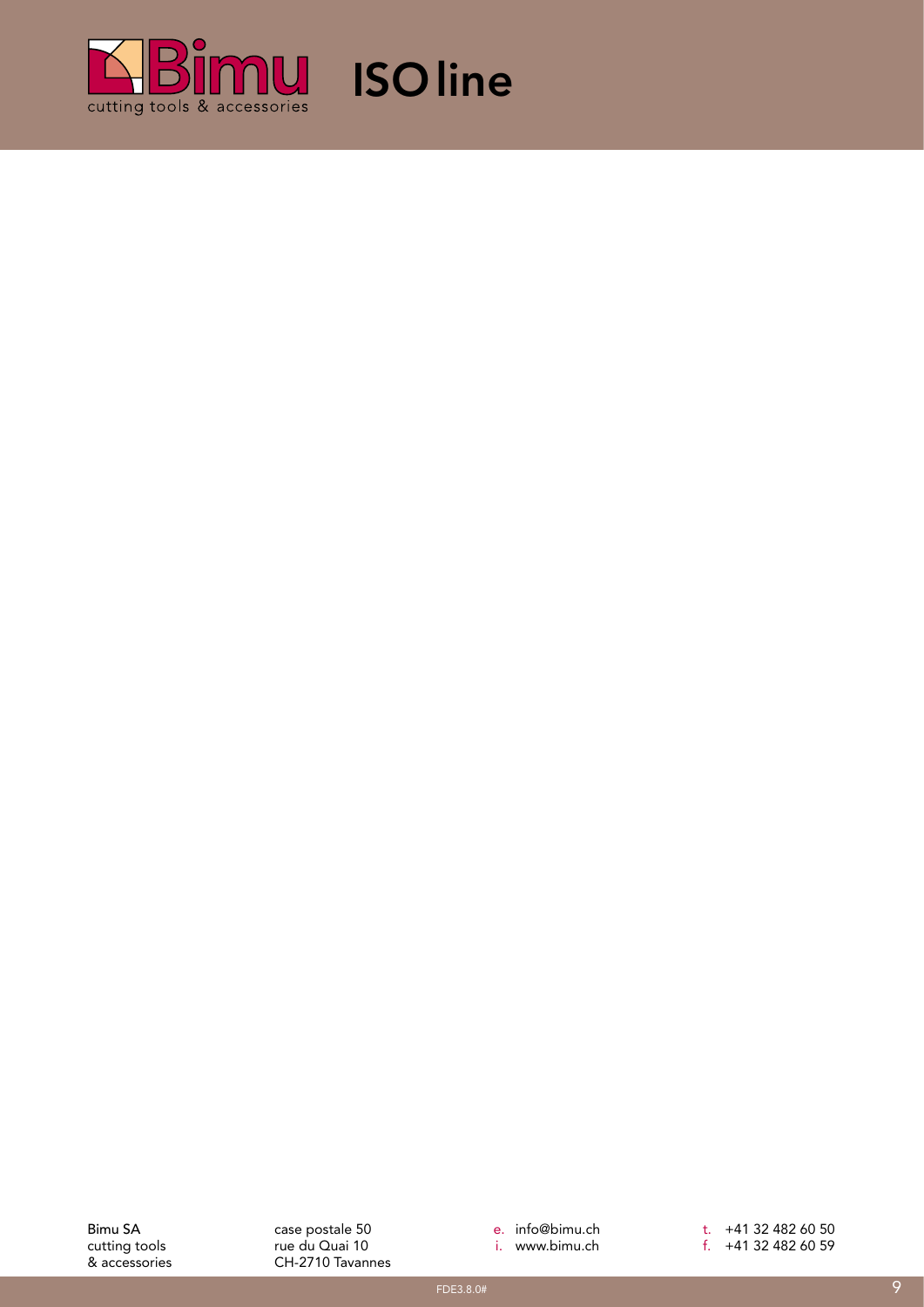

Bimu SA cutting tools & accessories case postale 50 rue du Quai 10 CH-2710 Tavannes e. info@bimu.ch i. www.bimu.ch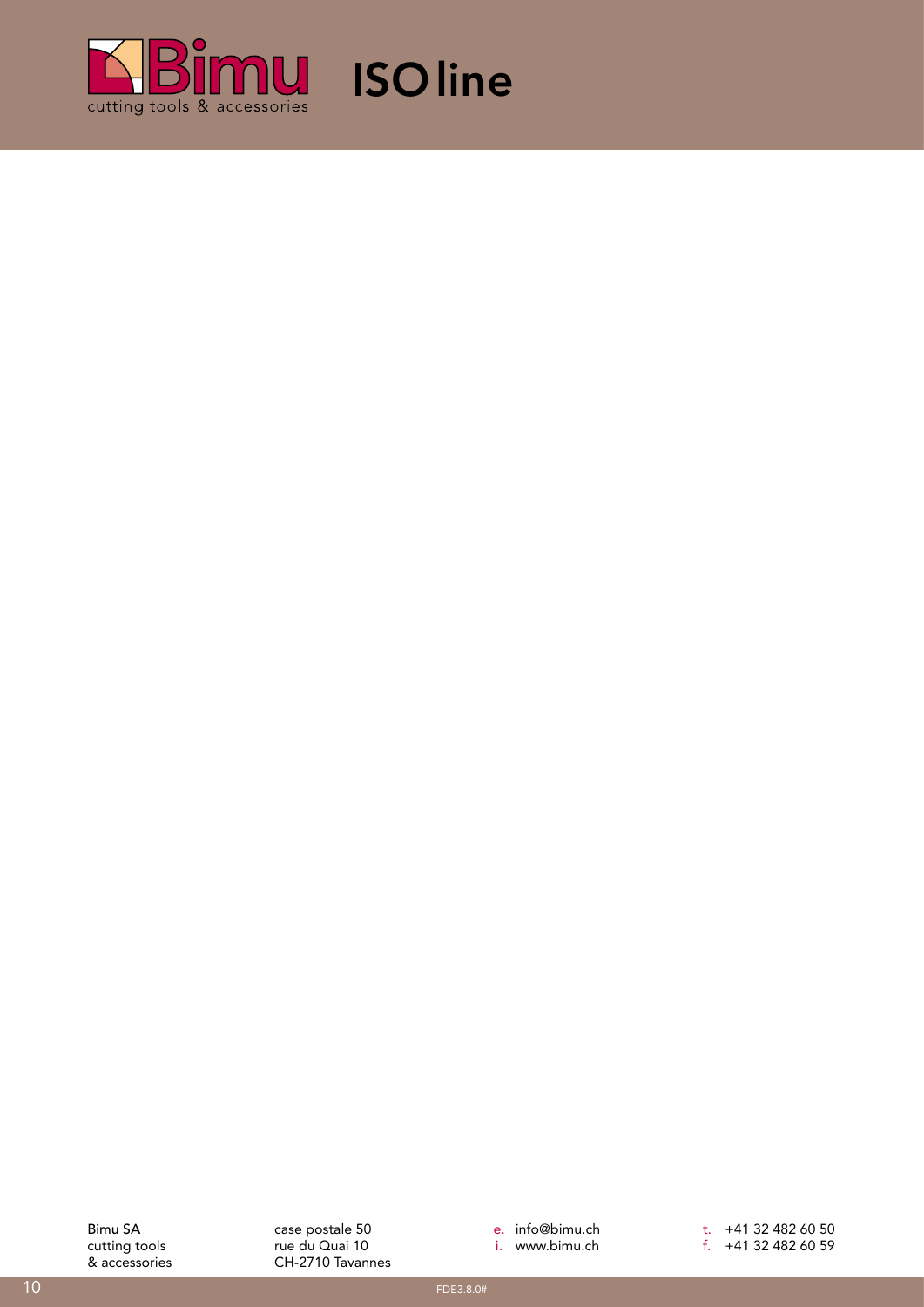

Bimu SA cutting tools & accessories case postale 50 rue du Quai 10 CH-2710 Tavannes e. info@bimu.ch

i. www.bimu.ch